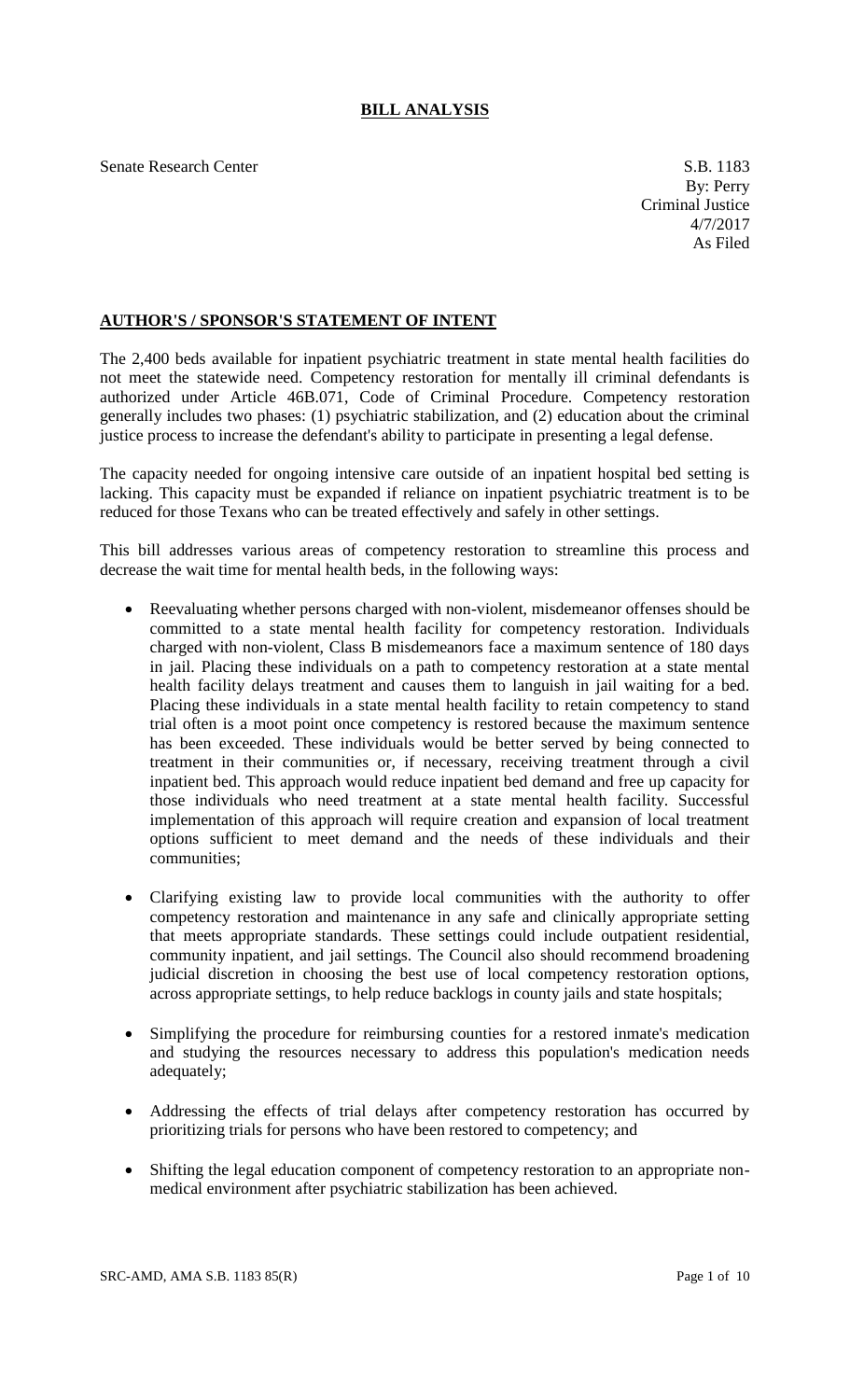As proposed, S.B. 1183 amends current law relating to procedures regarding criminal defendants who are or may be persons with a mental illness or an intellectual disability and to the period for which a person may be committed to receive certain temporary mental health services.

## **RULEMAKING AUTHORITY**

Rulemaking authority previously granted to the commissioner of the Department of State Health Services is transferred to the executive commissioner of the Texas Health and Human Services Commission in SECTION 26 (Article 46B.090, Code of Criminal Procedure) of this bill.

## **SECTION BY SECTION ANALYSIS**

SECTION 1. Amends Article 32A.01, Code of Criminal Procedure, by amending Subsection (a) and adding Subsection (c), as follows:

(a) Requires the trial of a criminal action against a defendant who is detained in jail pending trial of the action to be given preference over trials of other criminal actions not described by Subsection (b) (relating to requiring that certain criminal actions with alleged victims younger than 14 be given preference) or (c), rather than Subsection (b) only.

(c) Requires the trial of a criminal action against a defendant who has been determined to be restored to competency under Article 46B.084 (Proceedings on Return of Defendant to Court), except as provided by Subsection (b), to be given preference over other matters before the court, whether civil or criminal.

SECTION 2. Amends the heading to Article 46B.0095, Code of Criminal Procedure, to read as follows:

Art. 46B.0095: MAXIMUM PERIOD OF COMMITMENT OR PROGRAM PARTICIPATION DETERMINED BY MAXIMUM TERM FOR OFFENSE.

SECTION 3. Amends Articles 46B.0095(a), (b), (c), and (d), Code of Criminal Procedure, as follows:

(a) Prohibits a defendant from being committed to certain facilities or to a jail-based restoration of competency program, ordered to participate in an outpatient program, rather than an outpatient treatment program, or subjected to any combination of inpatient or outpatient treatment or program participation for a cumulative period that exceeds certain terms. Makes conforming and nonsubstantive changes.

(b) Requires the mental hospital, facility, or program provider, rather than the mental hospital or other inpatient or residential facility or outpatient program provider, identified in the most recent order of commitment or order of outpatient participation under this chapter (Incompetency to Stand Trial) to assess the defendant to determine if certain civil proceedings are appropriate.

(c) Provides that the cumulative period described by Subsection (a):

(1) makes a conforming change; and

(2) in addition to any inpatient or outpatient treatment periods or program participation periods described by Subsection (a), includes any time that meets certain conditions, including while the defendant is awaiting transfer to a jailbased restoration of competency program.

(d) Makes a conforming change.

SECTION 4. Amends Article 46B.010, Code of Criminal Procedure, to make a conforming change.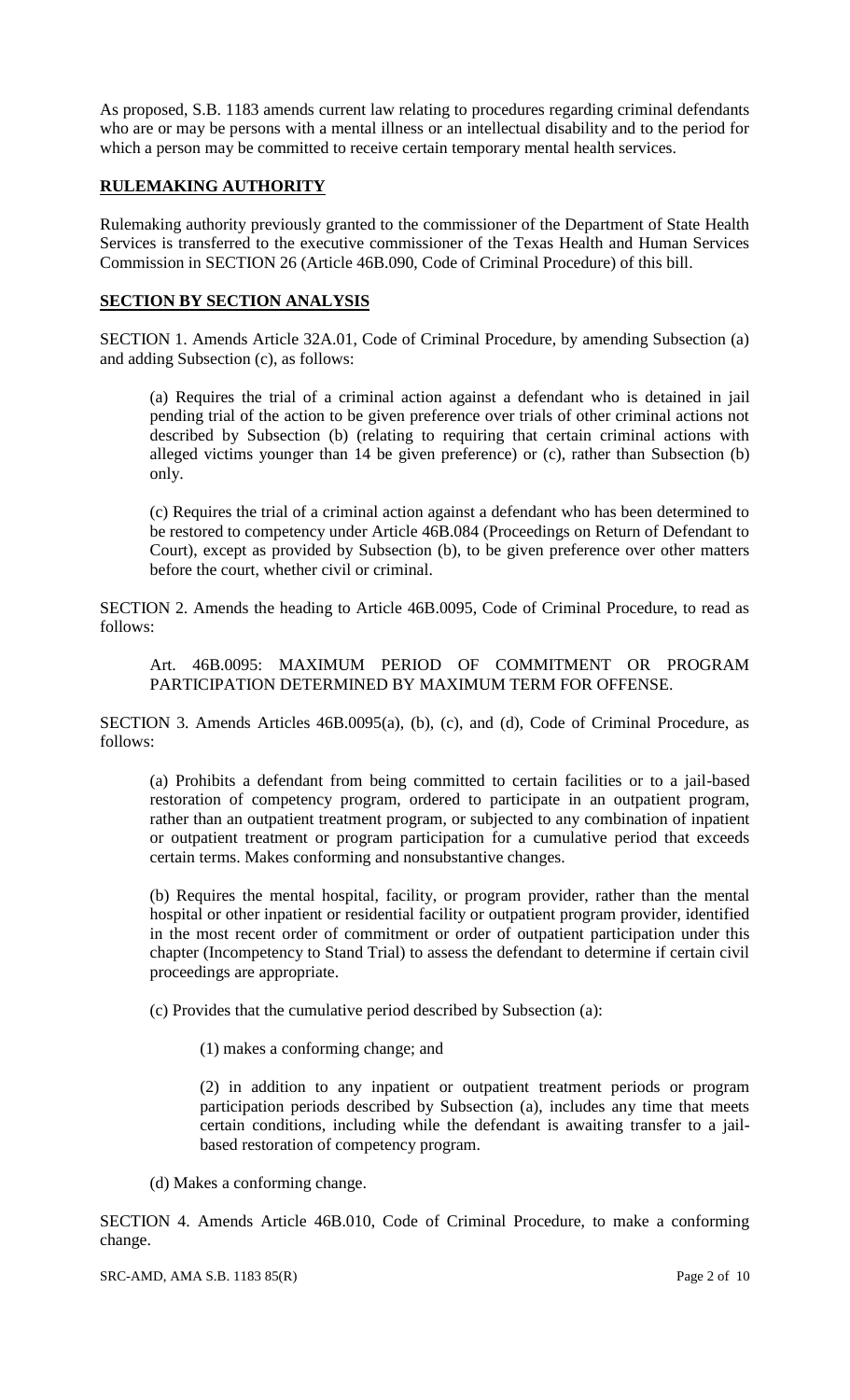SECTION 5. Amends Article 46B.026, Code of Criminal Procedure, by adding Subsection (d), to require the court to submit monthly to the Office of Court Administration of the Texas Judicial System the number of reports provided to the court under this article.

SECTION 6. Amends Article 46B.071(a), Code of Criminal Procedure, as follows:

(a) Requires the court, on a determination that a defendant is incompetent to stand trial and is subject to an initial restoration period, rather than is incompetent only, and except as provided by Subsection (b) (relating to certain required actions by the court on a determination of incompetency to stand trial), to:

(1) if the defendant is charged with an offense punishable as a Class B misdemeanor:

(A) commit the defendant to a program, rather than facility, under Article 46B.073 (Commitment for Restoration to Competency). Creates this paragraph from existing text; or

(B) release the defendant on bail under Article 46B.0711. Redesignates existing Subdivision (2) as Paragraph (B); or

(2) if the defendant is charged with an offense punishable as a class A misdemeanor or any higher category of offense commit the defendant to a facility or program under Article 46B.073; or release the defendant on bail under Article 46B.072 (Release on Bail).

SECTION 7. Amends Subchapter D, Chapter 46B, Code of Criminal Procedure, by adding Article 46B.0711, as follows:

Art. 46B.0711. RELEASE ON BAIL FOR A CLASS B MISDEMEANOR. (a) Requires the court, subject to certain conditions, and if the court determines that a defendant charged with an offense publishable as a Class B misdemeanor and found incompetent to stand trial is not a danger to others and may be safely treated on an outpatient basis with the specific objective of attaining competency to stand trial, to release the defendant on bail or continue the defendant's release on bail; and order the defendant to participate in an outpatient treatment program for a period not to exceed 90 days.

(b) Requires the court, if the defendant successfully completes the outpatient treatment program described by Subsection (a), to dismiss the charge on the motion of the attorney representing the state; or proceed as otherwise required by this subchapter.

(c) Authorizes the court, if the defendant does not successfully complete the outpatient treatment program, to for the remainder of the 90-day period described by Subsection (a)(2), commit the defendant to a jail-based restoration of competency program under Article 46B.073 if the maximum period of restoration described by Article 46B.0095 has not expired; or dismiss the charge on the motion of the attorney representing the state.

SECTION 8. Amends the heading to Article 46B.072, Code of Criminal Procedure, to read as follows:

Art. 46B.072. RELEASE ON BAIL FOR CLASS A MISDEMEANOR OR FELONY.

SECTION 9. Amends Article 46B.072, Code of Criminal Procedure, by amending Subsection (a-1) and adding Subsections (e) and (f), as follows:

(a-1) Requires the court, subject to certain conditions, to release on bail a defendant found incompetent to stand trial with respect to an offense punishable as a Class A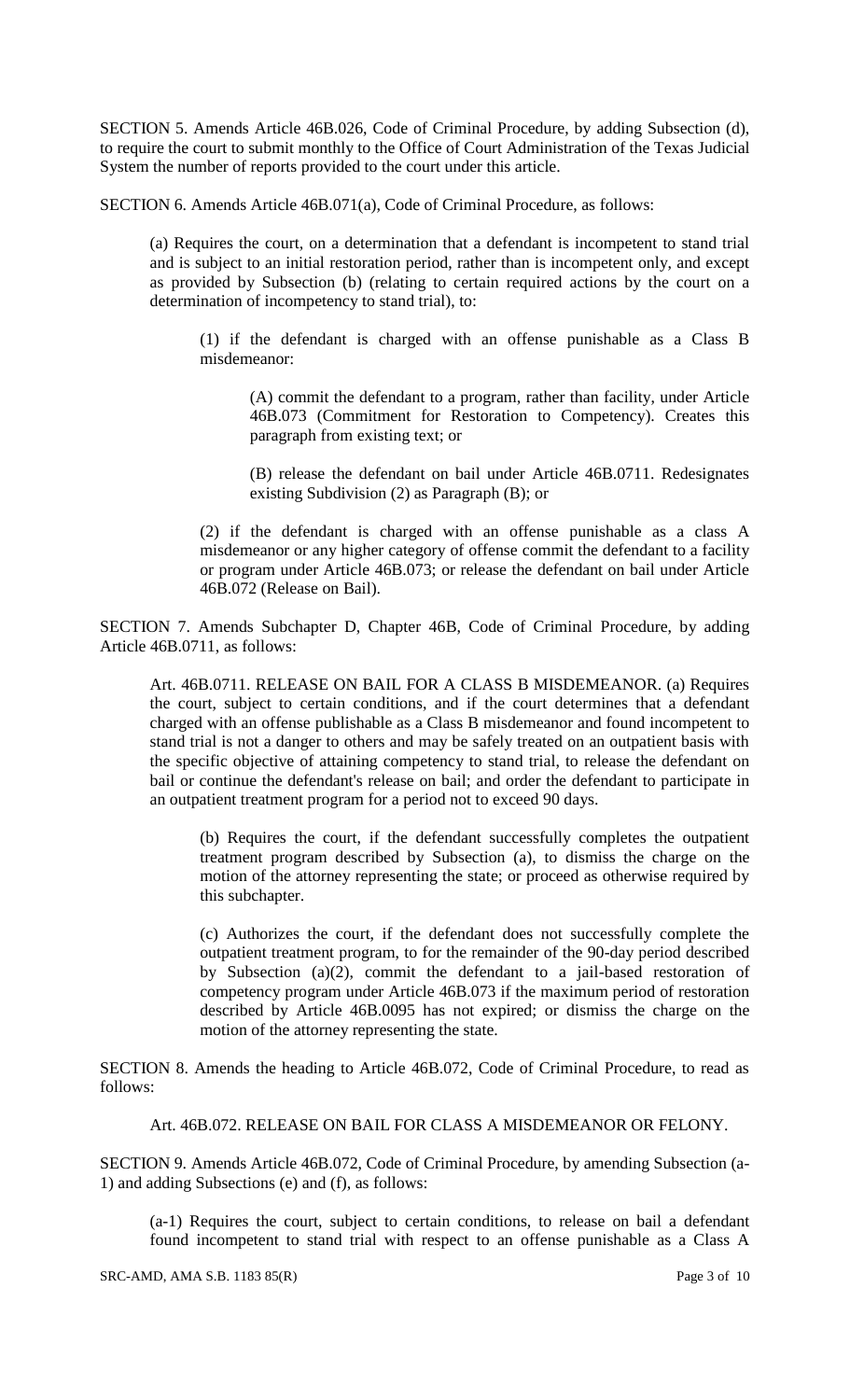misdemeanor, rather than a misdemeanor or continue the defendant's release on bail. Makes nonsubstantive changes.

(e) Requires the court, if the defendant successfully completes the outpatient treatment program described by Subsection (a-1), to dismiss the charge on the motion of the attorney representing the state; or proceed as otherwise required by this subchapter (Procedures After Determination of Incompetency).

(f) Authorizes the court, if the defendant does not successfully complete the outpatient treatment program, to for the remainder of the 120-day period described by Subsection (b) (relating to requiring the court to release certain defendants found incompetent to stand trial on bail), commit the defendant to a facility or to a jail-based restoration of competency program under article 46B.073 if the maximum period of restoration described by Article 46B.0095 has not expired, or dismiss the charge on the motion of the attorney representing the state.

SECTION 10. Amends Article 46B.073, Code of Criminal Procedure, as follows:

Article 46B.073. COMMITMENT FOR RESTORATION TO COMPETENCY. (a) Provides that this article applies only to a defendant who is subject to an initial restoration period based on Article 46B.071 (Options on Determination of Incompetency) and who was not released on bail; or if released on bail, is made subject to this article by action of the court under Article 46B.0711(c) or 46B.072(f).

(b) Requires the court, for further examination, psychiatric stabilization, and treatment toward the specific objective of a defendant attaining competency to stand trial, to commit the defendant described by Subsection (a) to a mental health facility, residential care facility, or jail-based restoration of competency program, rather than a mental health or residential care facility, for the applicable period as follows:

(1) a period of not more than 60 days, if the defendant is described by Subsection (a)(1) and charged with an offense punishable as a misdemeanor;

(2) makes a conforming change; or

(3) the remainder of the restoration period specified by the court under Article 46B.0711 or 46B.072, as applicable.

(b-1) Authorizes a defendant charged with an offense punishable as a Class B misdemeanor to be committed under this subchapter only to a jail-based restoration of competency program.

(c) Requires the court, if the defendant is charged with certain offenses, to enter an order committing the defendant for psychiatric stabilization to certain facilities. Makes conforming and nonsubstantive changes.

(d) Makes conforming changes.

(e) Requires the court, on notification from the head of a facility or a program provider under Article  $46B.079(b)(1)$ , to order the defendant to receive competency restoration education services in a jail-based restoration of competency program or in an outpatient competency restoration education program, as appropriate.

(f) Requires the court, if a defendant for whom an order is entered under Subsection (e) was committed for psychiatric stabilization to a facility other than a jail-based restoration of competency program, to send a copy of that order to the sheriff of the county in which the court is located and the head of the facility to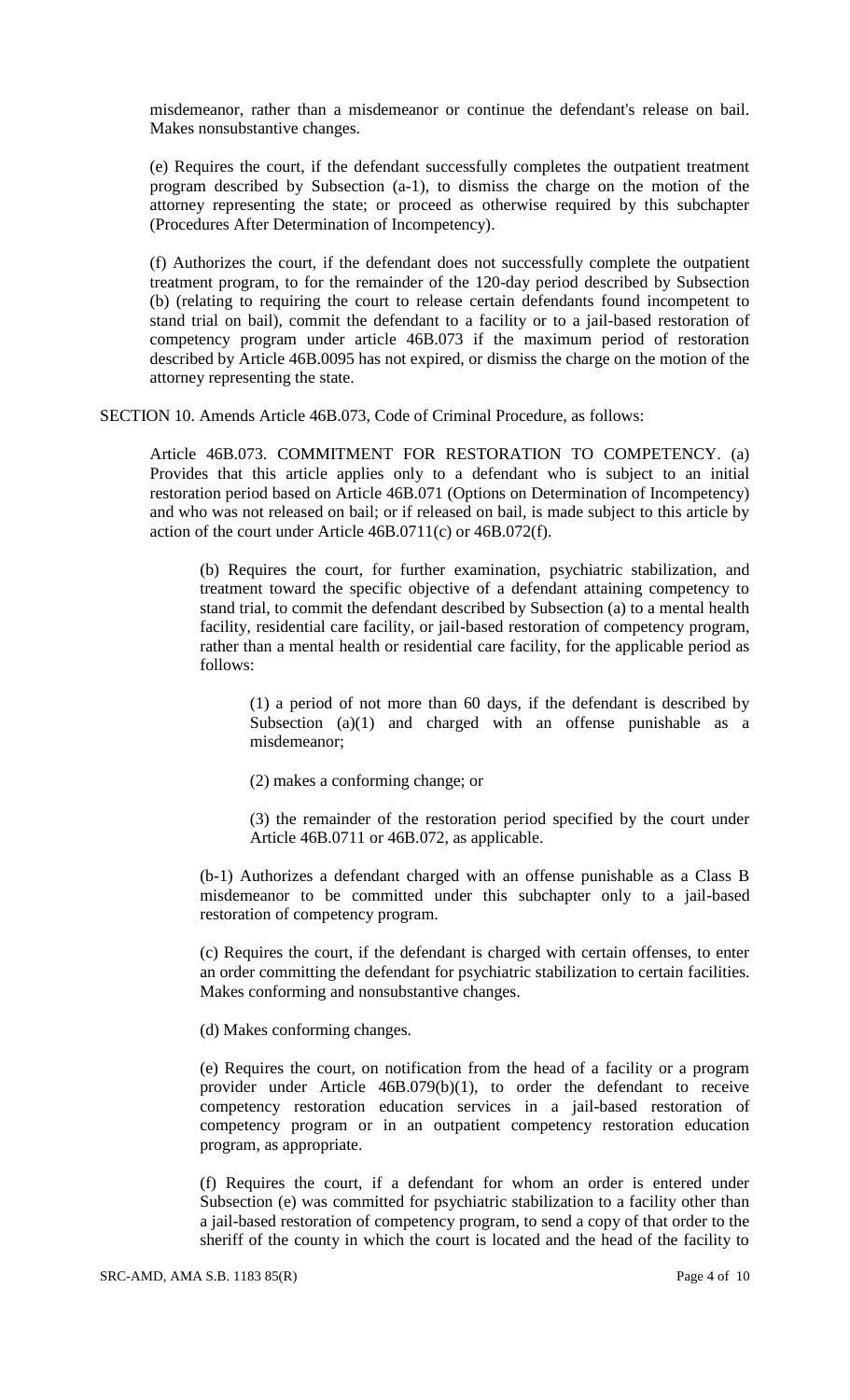which the defendant was committed for psychiatric stabilization. Deletes existing text requiring certain competency restoration services at a jail to be provided to certain defendants committed to the jail.

SECTION 11. Amends Article 46B.074(a), Code of Criminal Procedure, to make a conforming and a nonsubstantive change.

SECTION 12. Amends Article 46B.075, Code of Criminal Procedure, as follows:

Art. 46B.075. New heading: TRANSFER OF DEFENDANT TO FACILITY OR PROGRAM. Requires an order issued under Article 46B.0711, 46B.072, or 46B.073, rather than Article 46B.072 or 46B.073, to place the defendant in the custody of the sheriff for transportation to the facility or program, rather than outpatient treatment program, as applicable, in which the defendant is to receive treatment for the purposes of competency restoration.

SECTION 13. Amends Articles 46B.0755(a), (b), and (d), Code of Criminal Procedure, to make conforming and nonsubstantive changes.

SECTION 14. Amends Article 46B.076, Code of Criminal Procedure, as follows:

(a) Requires the court to send a copy of the order to the applicable facility or the program, rather than the facility to which the defendant is committed or the outpatient treatment program to which the defendant is released, if the defendant is found incompetent to stand trial. Makes conforming changes.

(b) Makes conforming changes.

SECTION 15. Amends Article 46B.077, Code of Criminal Procedure, as follows:

Art. 46B.077. INDIVIDUAL TREATMENT PROGRAM. (a) Requires the facility or jail-based program, rather than facility only, to which the defendant is committed or the outpatient treatment program to which the defendant is released on bail to take certain actions.

(b) Makes conforming and nonsubstantive changes.

SECTION 16. Amends Article 46B.078, Code of Criminal Procedure, as follows:

Art. 46B.078. CHARGES SUBSEQUENTLY DISMISSED. Requires the court that issued the order under Article 46B.0711, 46B.072, or 46B.073, rather than Article 46B.072 or 46B.073 only, if the charges pending against a defendant are dismissed, to send a copy of the order of dismissal to certain persons, including the provider of the jailbased restoration of competency program. Makes a conforming change.

SECTION 17. Amends Article 46B.079, Code of Criminal Procedure, as follows:

Art. 46B.079. NOTICE AND REPORT TO COURT. (a) Requires certain persons, including the provider of the jail-based restoration of competency program, to notify the applicable court that the initial restoration period is about to expire not later than a certain date.

(b) Requires certain persons, including the provider of the jail-based restoration of competency program, to promptly notify the court when the head of the facility or program provider believes that:

(1) the defendant has attained psychiatric stabilization but has not attained competency to stand trial;

(2) the defendant has attained competency to stand trial; or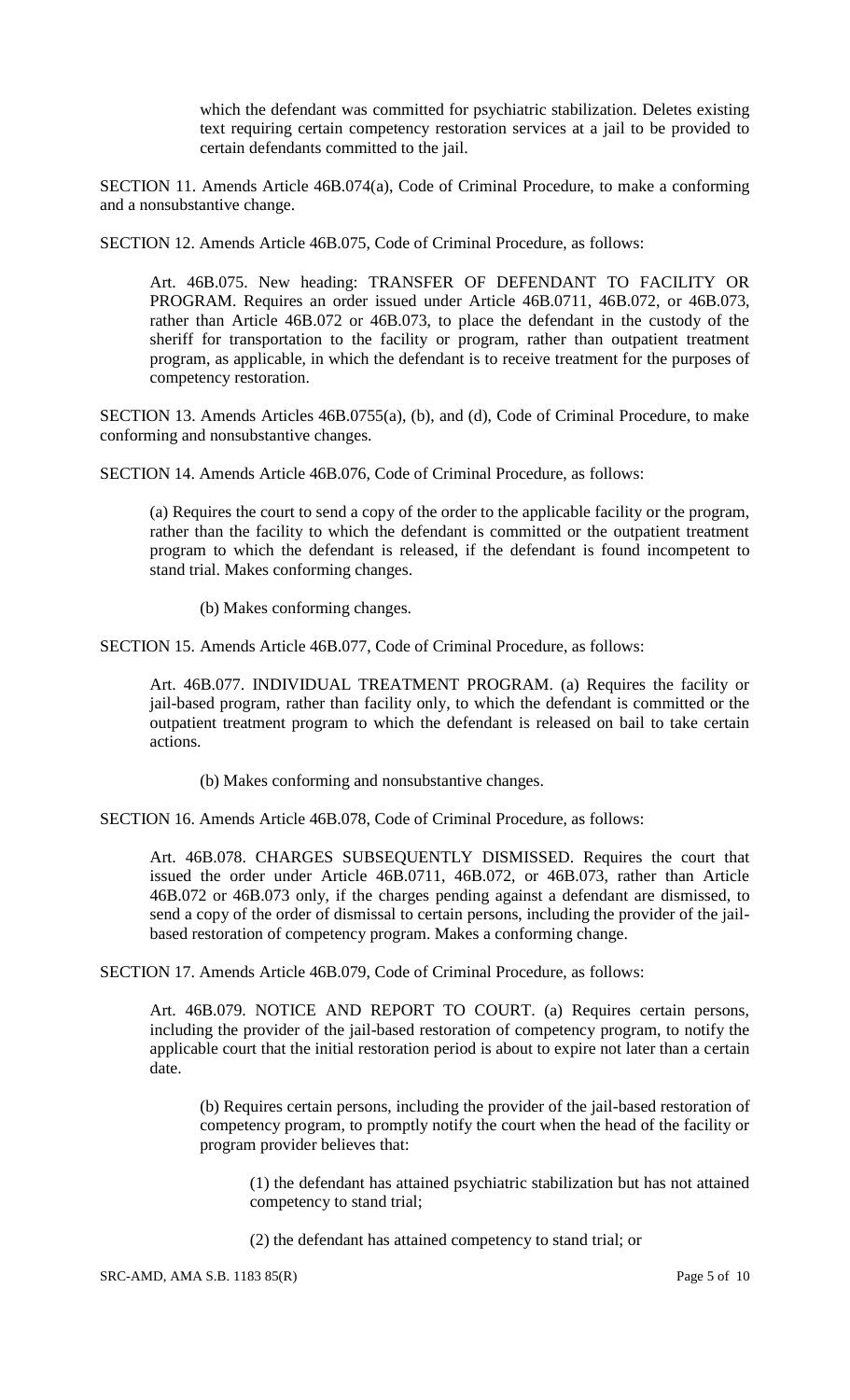(3) redesignates existing Subdivision (2) as Subdivision (3) and makes no further changes to this subdivision.

(c) Requires the head of the facility or program provider, when certain persons give notice to the court under Subsection (a),  $(b)(2)$ , or  $(b)(3)$ , rather than Subsection (a) or (b), to file a certain report. Makes conforming changes.

(d) Makes a conforming change.

SECTION 18. Amends Article 46B.080(a), Code of Criminal Procedure, to make a conforming change.

SECTION 19. Amends Article 46B.081, Code of Criminal Procedure, as follows:

Art. 46B.081. RETURN TO COURT. Requires a defendant committed or released on bail under this subchapter, subject to 46B.082(b), to be returned to the applicable court as soon as practicable after notice to the court is provided under Article 46B.079(a), (b)(2), or (b)(3), rather than Article 46B.079, but not later than a certain period specified by the court under Article 46B.0711, 46B.072, or 46B.073, rather than Article 46B.072 or 46B.073 only.

SECTION 20. Amends the heading to Article 46B.082, Code of Criminal Procedure, as follows:

Art. 46B.082. TRANSPORTATION OF DEFENDANT TO COURT.

SECTION 21. Amends Article 46B.082(b), Code of Criminal Procedure, as follows:

(b) Requires the head of the facility or provider of the jail-based program in which the defendant is participating, if before the 15th day after the date on which the court received notification under Article 46B.079(a), (b)(2), or (b)(3), rather than Article 46B.079, a defendant committed to a facility or jail-based program or ordered to participate in an outpatient program has not been transported to the court that issued the order under certain articles, including article 46B.0711, to cause the defendant to be promptly transported to the court and placed in the custody of the sheriff of the county in which the court is located. Requires the county in which the court is located to reimburse the certain entities, including the Texas Health and Human Services Commission (HHSC), rather than the Department of Aging and Disability Services, for certain expenses. Makes conforming changes.

SECTION 22. Amends Subchapter D, Chapter 46B, Code of Criminal Procedure, by adding Article 46B.0825, as follows:

Art. 46B.0825. DISCHARGE AND TRANSPORTATION OF DEFENDANT AFTER PSYCHIATRIC STABILIZATION. (a) Requires the applicable facility, as soon as practicable after receiving a copy of an order under Article 46B.073(f)(2), to discharge the defendant into the care of the sheriff of the county in which the court is located, and requires the sheriff or the sheriff's designee to transport the defendant to the jail-based restoration of competency program or outpatient competency restoration education program, as appropriate.

(b) Requires a jail-based restoration of competency program or outpatient competency restoration education program that receives a defendant under this article to give to the court notice regarding the defendant's entry into the program for purposes of receiving competency restoration education services; and subsequent notice as otherwise required under Article 46B.079 (Notice and Report to Court).

SECTION 23. Amends Article 46B.083, Code of Criminal Procedure, as follows: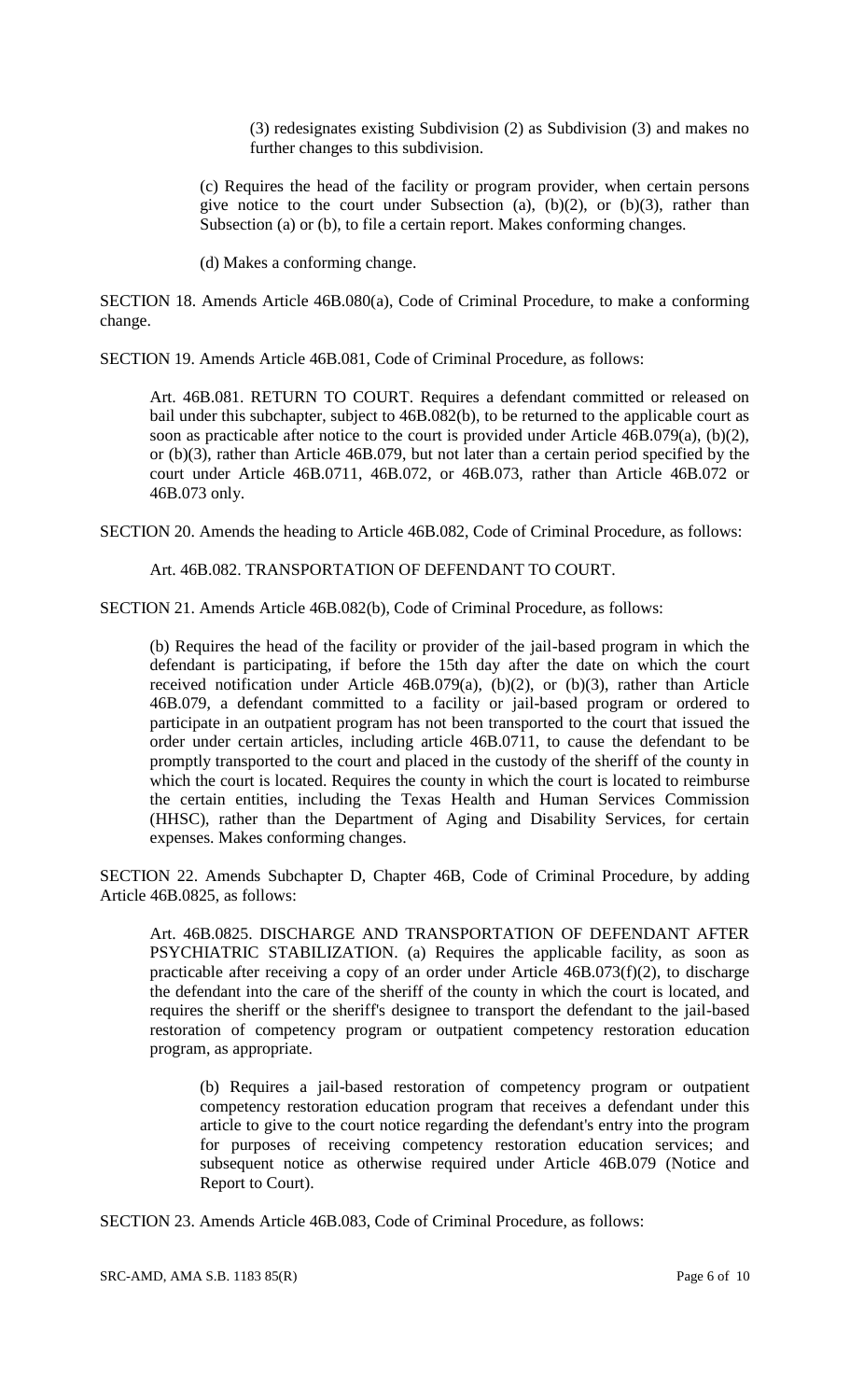Art. 46B.083. New heading: SUPPORTING COMMITMENT INFORMATION PROVIDED BY FACILITY OR PROGRAM. (a) Requires certain persons, including the jail-based restoration of competency program provider, if those persons believe that the defendant is a person with mental illness and meets certain criteria, to have a certificate of medical examination for mental illness submitted to the court. Makes a conforming change.

(b) Makes conforming changes.

SECTION 24. Amends Articles 46B.086(a), (b), (c), and (d), Code of Criminal Procedure, as follows:

- (a) Provides that this article applies only to a defendant:
	- (1) makes no changes to this subdivision;
	- (2) who either:

(A) remains confined under certain conditions while awaiting transfer to certain facilities, including a jail-based restoration of competency program, or an outpatient program, rather than outpatient treatment program;

- (B) makes conforming changes;
- (C) makes no changes to this paragraph;

(D) is subject to Article 46B.0711, if the court has made the determinations required by Subsection (a) of that article; or

(E) redesignates existing Paragraph (D) as Paragraph (E) and makes no further changes to this paragraph;

- (3) makes conforming changes; and
- (4) makes no changes to this subdivision.

(b) Requires the director of the facility or program provider, as applicable, to notify the court if a defendant described by Subsection (a) refuses to take psychoactive medications as required. Makes conforming changes.

(c) and (d) Makes conforming changes.

SECTION 25. Amends the heading to Article 46B.090, Code of Criminal Procedure, to read as follows:

Art. 46B.090. JAIL-BASED RESTORATION OF COMPETENCY PROGRAM IMPLEMENTED BY COMMISSION.

SECTION 26. Amends Articles 46B.090(a), (a-1), (b), (c), (f), (g), (i), (j), (k), (l), and (m), Code of Criminal Procedure, as follows:

(a) Defines "commission" and "executive commissioner" and deletes the existing definition of "department."

(a-1) Authorizes HHSC to develop and implement a jail-based restoration of competency program in any county in this state that chooses to participate in the program. Requires HHSC, in developing the program, to coordinate and allow for input from a participating county. Deletes existing text requiring the Department of State Health Services (DSHS),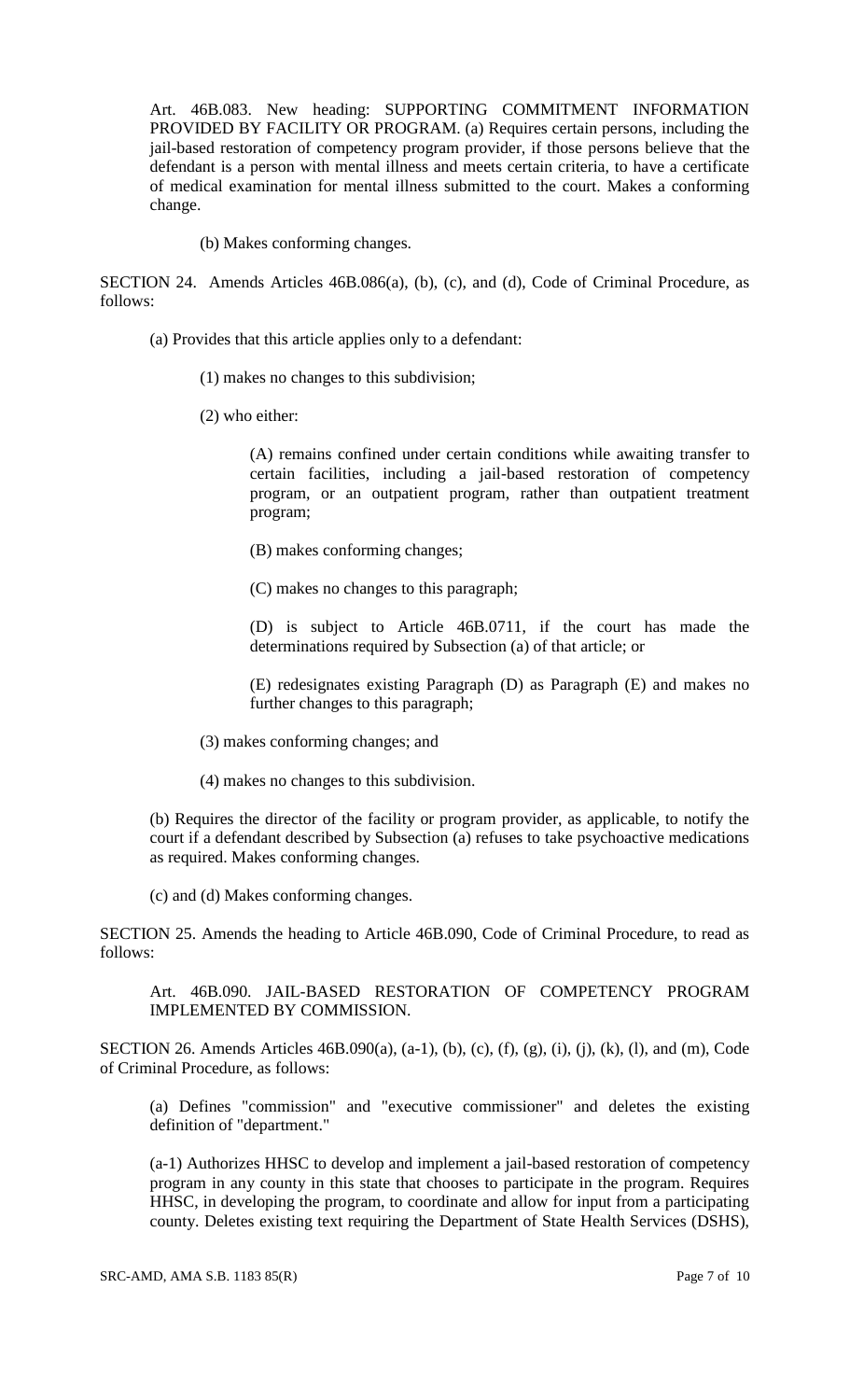if certain conditions are met, to implement a pilot program in one or two counties that choose to participate in the program.

(b) Requires HHSC, rather than DSHS, to contract with a provider of jail-based competency restoration services to provide services under a program implemented under this article, rather than if DSHS develops a pilot program. Authorizes HHSC to contract with a different provider for each program.

(c) Requires the executive commissioner of HHSC to adopt rules as necessary to implement the program under this article, including rules that specify the types of information HHSC is required to collect for use in evaluating a program. Deletes existing text requiring the commissioner of DSHS, not later than November 1, 2013, to adopt rules as necessary to implement the pilot program, and in adopting rules to specify the type of information DSHS is required to collect during the operation of the pilot program for use in evaluating the outcome of the pilot program.

(f) Requires a provider of jail-based competency restoration services, to contract with HHSC, rather than DSHS, to demonstrate to HHSC that:

(1) the provider:

(A) has previously provided jail-based competency restoration services for one or more years and is certified by a nationwide nonprofit organization that accredits behavioral health care organizations and programs;

(B) is a local mental health authority in good standing with HHSC, rather than is a local mental health authority that has previously provided competency restoration services; or

(C) operates under a contract with a local mental health authority in good standing with HHSC; and

(2) the provider's jail-based restoration of competency program:

(A) provides clinical treatment and competency restoration through the use of a multidisciplinary treatment team; deletes existing text setting forth specific requirements for the clinical treatment provided by the multidisciplinary treatment team;

(B) employs or contracts for the services of at least one psychiatrist or psychologist, rather than one psychiatrist;

(C) provides jail-based competency restoration services through trained and experienced staff, rather than assigns staff members to defendants participating in the program at a certain average ratio;

(D) ensures the safety of participants, rather than provides weekly treatment hours commensurate to certain other hours;

(E) operates in the jail in a designated space that is separate from the space used for the general population of the jail;

(F) provides general health care, mental health treatment, and substance use disorder treatment to participants, as necessary, for restoration of competency; and

(G) supplies clinically appropriate psychoactive medications for purposes of administering court-ordered medication to participants as applicable and in accordance with Article 46B.086 of this code and Section 574.106 (Hearing and Order Authorizing Psychoactive Medication), Health and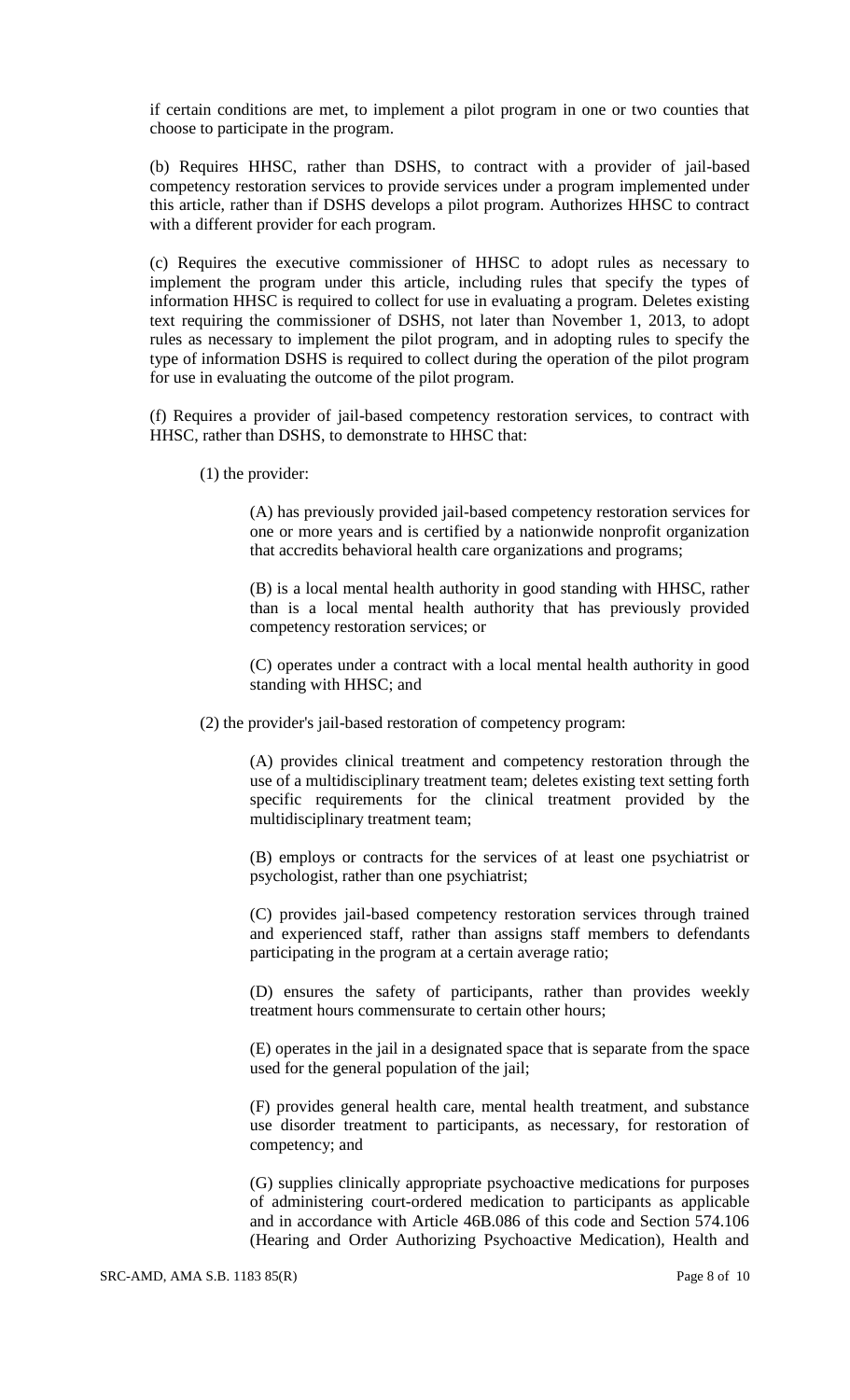Safety Code. Deletes existing Subdivisions (3) and (4) requiring the provider to have certain certifications and have a demonstrated history of success in certain jail-based programs.

(g) Makes a conforming and nonsubstantive change.

(i) and (j) Makes conforming changes.

(k) Requires the psychiatrist or psychologist for the provider to take certain actions if at any time during a defendant's participation in a program implemented under this article, rather than participation in the jail-based restoration of competency pilot program, the psychiatrist or psychologist for the provider makes certain determinations.

(l) Authorizes the court for a defendant charged with a misdemeanor, if the psychiatrist or psychologist makes certain determinations, to order a certain extension, notwithstanding Article 46B.073(b-1). Makes conforming changes.

(m) Includes competency restoration education services among certain programs to which the provisions of this chapter apply.

SECTION 27. Amends Subchapter D, Chapter 46B, Code of Criminal Procedure, by adding Article 46B.091, as follows:

Art. 46B.091. JAIL-BASED RESTORATION OF COMPETENCY PROGRAM IMPLEMENTED BY COUNTY. (a) Defines "commission."

(b) Authorizes a county or counties to jointly develop and implement a jail-based restoration of competency program.

(c) Requires a county that implements a program under this article to employ or contract with a provider of jail-based competency restoration services that is certified by a nationwide nonprofit organization that accredits behavioral health care organizations and programs; is a local mental health authority in good standing with HHSC; or provides competency restoration services under a contract with a local mental health authority in good standing with HHSC.

(d) Requires a jail-based restoration of competency program to provide jail-based competency restoration services through trained and experienced staff; provide clinical treatment and competency restoration through the use of a multidisciplinary treatment team; ensure the safety of participants; operate in the jail in a designated space that is separate from the space used for the general population of the jail; provide general health care, mental health treatment, and substance use disorder treatment to participants, as necessary for the restoration of competency; and supply clinically appropriate psychoactive medications for purposes of administering certain court-ordered medications to participants.

(e) Authorizes HHSC to inspect on behalf of the state any aspect of a jail-based restoration of competency program.

(f) Provides that if at any time during a defendant's participation in the jail-based restoration of competency program a psychiatrist or psychologist for the provider determines that the defendant has attained competency to stand trial:

(1) the psychiatrist or psychologist for the provider is required to promptly issue and send to the court a report demonstrating that fact; and

(2) the court is required to consider that report as the report of an expert stating an opinion that the defendant has been restored to competency for the purposes of Article 46B.0755(a) or (b).